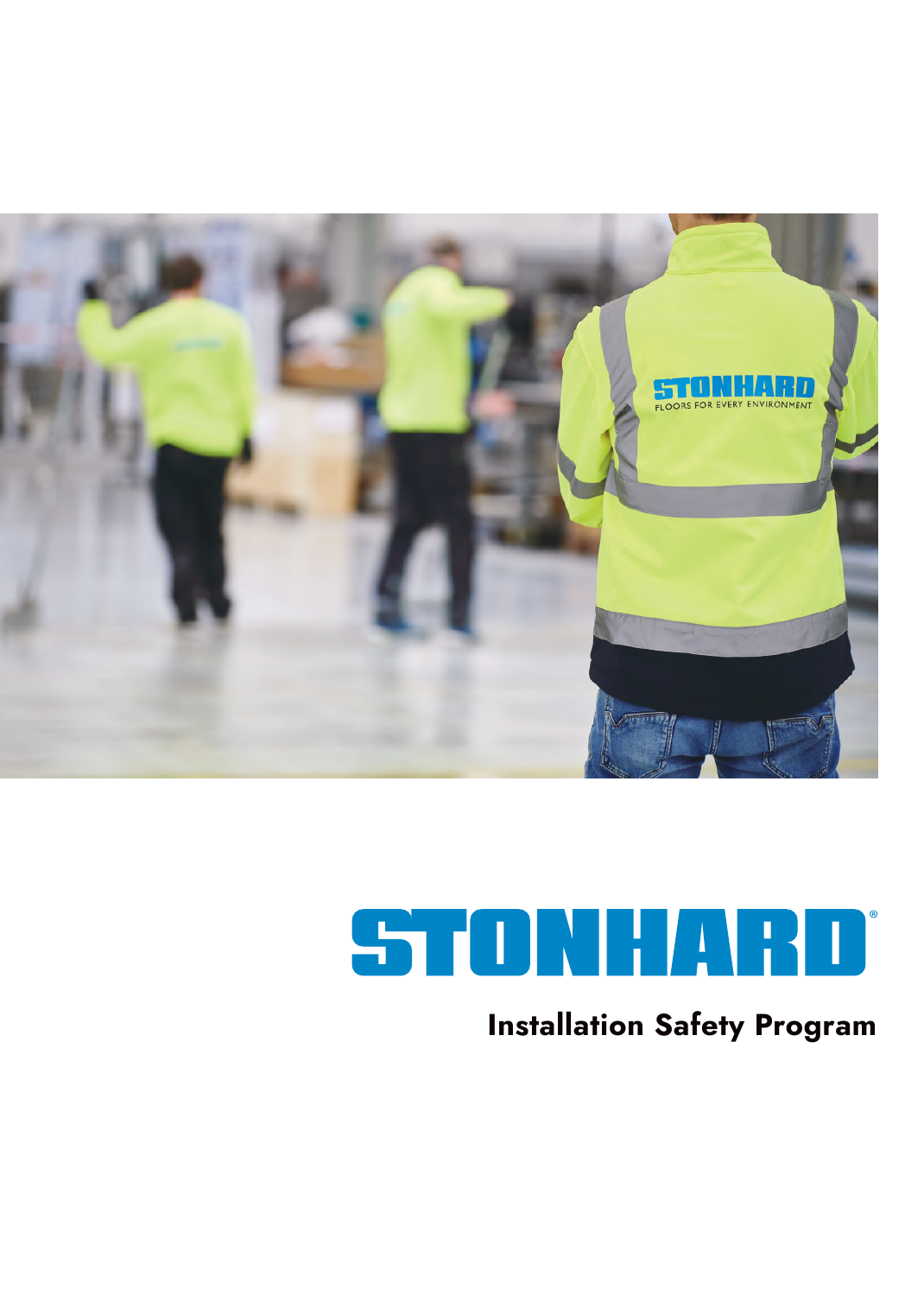

As the market leader in the installation of seamless polymer floor, wall and lining systems, Stonhard recognizes the risks inherent in new construction and renovation projects. We never leave the safety and security of our clients employees, installation teams and other on-site trades. We always take job site safety and proper training seriously.

#### **Knowledge is power**

A safe and effective installation begins with a thorough understanding of safety procedures, product characteristics, equipment operation, the job site environments and specific customer site requirements. With the different Safety certifications; ISO 45001, MASE, VCA\*\* we achieve our Safety-culture. Stonhard is dedicated to reducing incidents and protecting its employees by focusing on building a sustainable, proactive EH&S culture and achieving a vision of zero incidents and excellence.

#### **Prevent costly delays**

Effective organization and planning will prevent costly project delays. Appropriate safety documentation and ongoing communication helps ensure an uninterrupted, hassle-free installation process.

#### **Safety resources make the difference**

To ensure that every installation is completed safely and efficiently, Stonhard developed a comprehensive set of safety resources. We've highlighted these resources for you here. Also, a team of safety experts is available at any time to answer questions or concerns that may arise.

® *a brand of***E** liouidelements artfully poured floors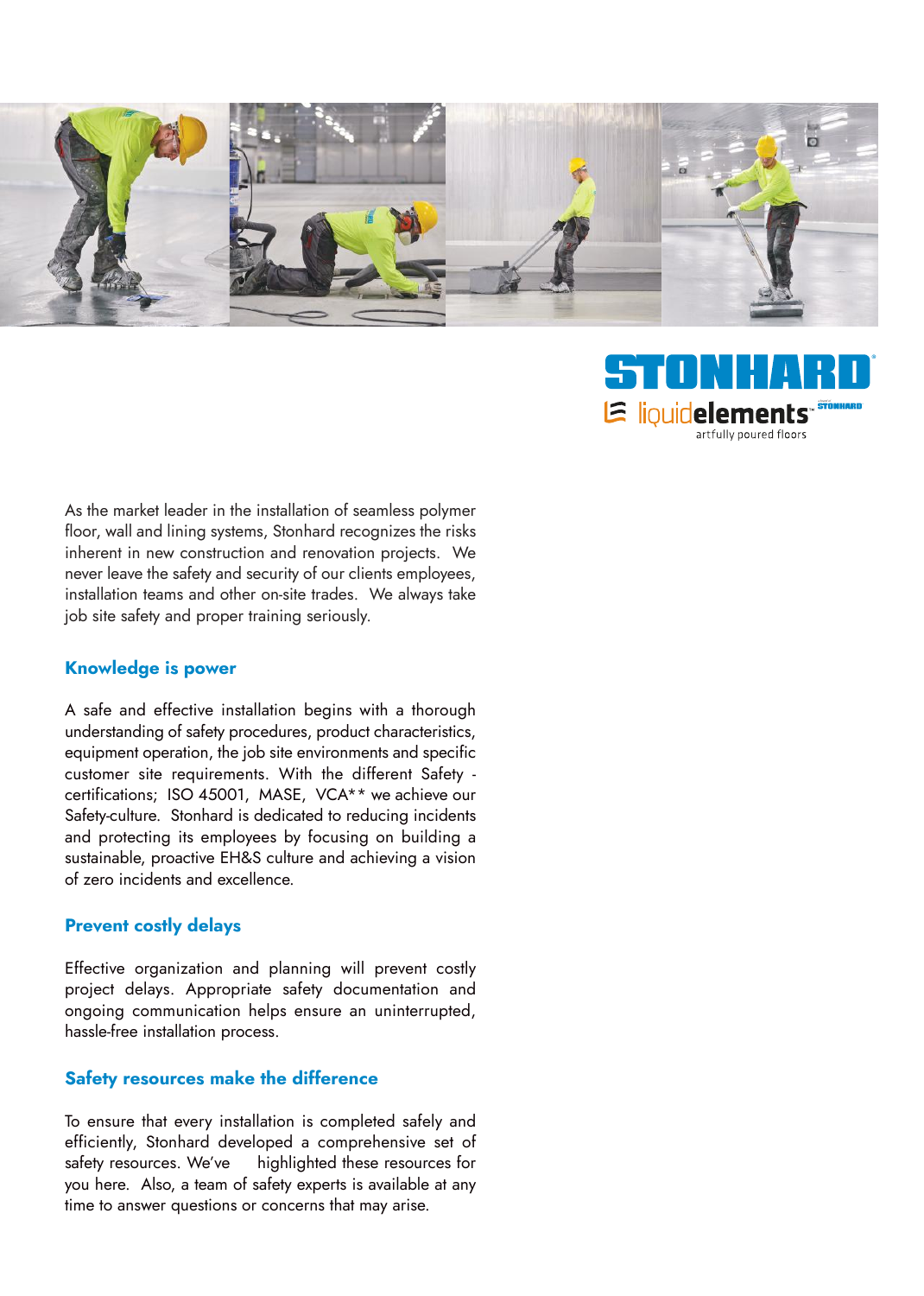### **Stonhard's Installation Safety Resources**

#### **Polymer Floors, Walls & Linings Installation Safety Program for Stonhard and Liquid Elements brands**

Each of the following components meet or exceed EU-OSHA standards for the construction industry.

- Risk assessments
- Safety-observations
- Facility Safety Information Form/Area Site Surveys
- Hazard Communication/GHS Program/SDS-COSHH
- Personnel Protection Equipment (PPE) and Hygiene
- **Respiratory Protection**
- Environmental Controls (e.g., ventilation, lighting)
- Fire Prevention & Protection Requirements
- Confined Space Entry Program
- Scaffolding Safety
- Hand & Power Tools inspections
- Medical & First Aid
- Waste Disposal
- SafetyPacks for customer and installer
- Employee Training / Competent Persons
- Alcohol, Drug & Substance Policies
- Specific product related information including SDS/COSHH
- Tool Box 5-Minute Safety Talks for On-Site Training

#### **Safety Data Sheet (SDS)**

Access to all Stonhard product SDS is available through the corporate website or through your local Stonhard Sales representative. Our SDS meet and/or exceed the United Nations Globally Harmonized System of Classification and Labeling of Chemicals requirements and are available in 16 languages.

#### **Site Specific Safety Plans**

Stonhard's EH&S staff regularly develop plans that specify the minimum health, safety and emergency response requirements to be followed by Stonhard personnel and our subcontractors during the construction activities of a particular project. These plans include a detailed Job Hazard Analysis, designation of EH&S responsibilities, a description of the Stonhard products and necessary protective measures and any additional information that may be required by the customer or general contractor.

#### **Environmental Health & Safety (EH&S) Department**

Stonhard provides a fully-staffed EH&S Department committed to safety, from project inception to final walkthrough. A complete list of staff contact numbers is available from the corporate office to ensure ready access to all business and emergency numbers at Stonhard.

Stonhard is committed to project site safety and customer satisfaction on every project, across the country and around the world. Find out why Stonhard is the world leader in high-performance, quality floor, wall and lining systems.

Contact us today at **+ (31) 165 585 200** and experience... **The Stonhard Difference!**